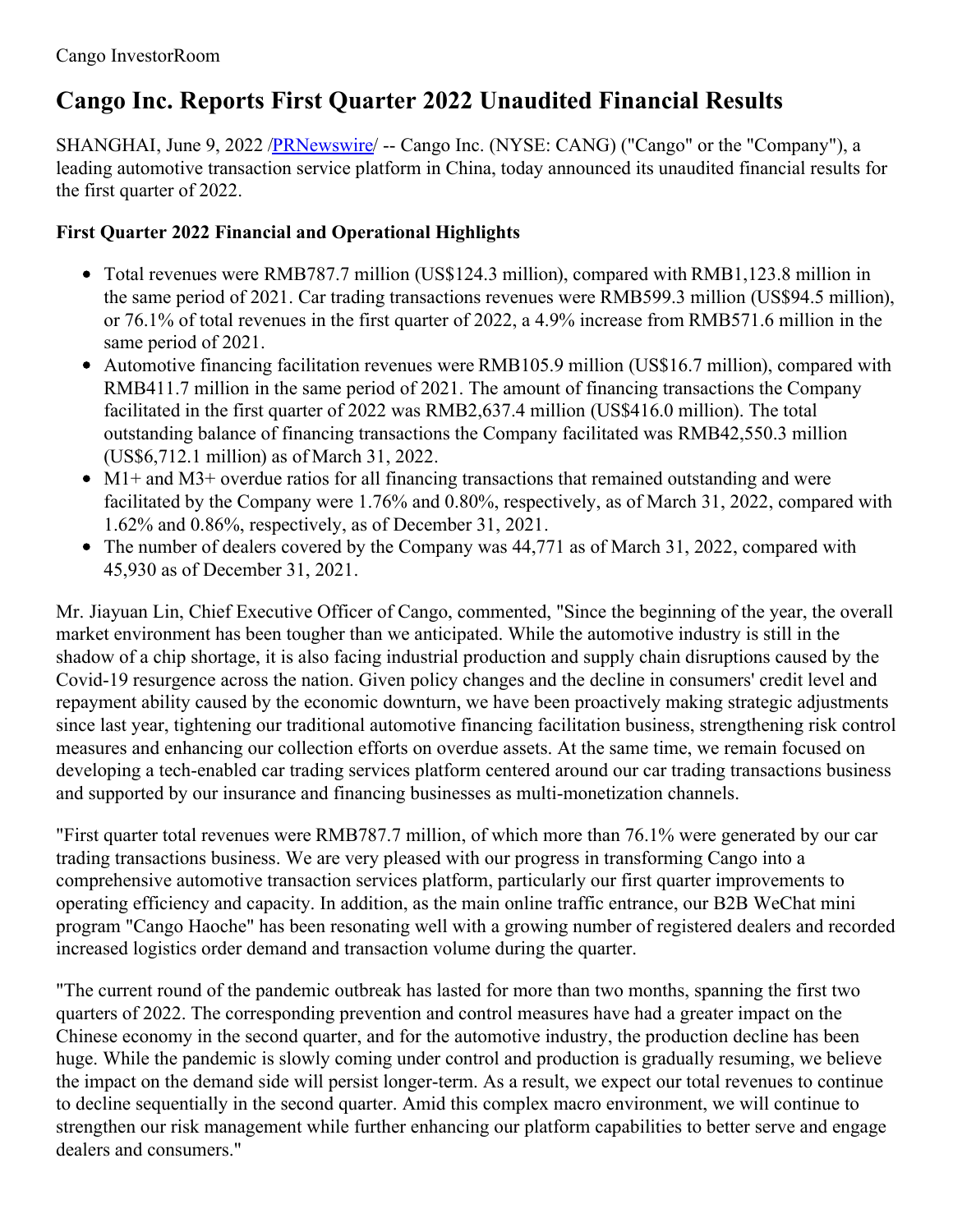Mr. Yongyi Zhang, Chief Financial Officer of Cango, stated, "The economic upheaval, global chip shortage and resurgence of Covid-19 in China have brought great challenges to companies across all industries. Together with the deliberate strategic steps we have taken to adjust our traditional automotive financing facilitation business, these factors significantly impacted our top line in the first quarter. Entering the second quarter, the latest Covid surge has thrown China's car market into disarray with factories shut down and sales plunging, and we, along with our dealers, are facing a much more difficult operating environment. Thus, we are now predicting an even higher year-over-year decline in total revenues for the second quarter. However, with our solid balance sheet and disciplined cost controls, we believe we can effectively cope with the dynamics caused by the pandemic outbreak and will closely monitor the evolving situation."

# **First Quarter 2022 Financial Results**

# **REVENUES**

Total revenues in the first quarter of 2022 were RMB787.7 million (US\$124.3 million) compared with RMB1,123.8 million in the same period of 2021. Revenues from car trading transactions in the first quarter of 2022 were RMB599.3 million (US\$94.5 million), continuing to serve as an important revenue contributor. Revenues from automotive financing facilitation and after-market services facilitation in the first quarter of 2022 were RMB105.9 million (US\$16.7 million) and RMB25.8 million (US\$4.1 million), respectively.

# **OPERATING COST AND EXPENSES**

Total operating cost and expenses in the first quarter of 2022 were RMB976.8 million (US\$154.1 million) compared with RMB964.2 million in the same period of 2021.

- Cost of revenue in the first quarter of 2022 decreased to RMB687.0 million (US\$108.4 million) from RMB769.0 million in the same period of 2021. As a percentage of total revenues, cost of revenue in the first quarter of 2022 was 87.2% compared with 68.4% in the same period of 2021. The change was primarily due to an increase in car trading transactions' share of total revenues. Car trading transactions normally present a higher cost-revenue ratio, thus pushing up the overall ratio. For automotive financing facilitation and after-market services facilitation, cost of revenue as a percentage of relevant revenues was around 54.2% in the first quarter of 2022.
- Sales and marketing expenses in the first quarter of 2022 were RMB53.8 million (US\$8.5 million) compared with RMB57.8 million in the same period of 2021. As a percentage of total revenues, sales and marketing expenses in the first quarter of 2022 was 6.8% compared with 5.1% in the same period of 2021.
- General and administrative expenses in the first quarter of 2022 were RMB50.9 million (US\$8.0 million) compared with RMB61.4 million in the same period of 2021. As a percentage of total revenues, general and administrative expenses in the first quarter of 2022 was 6.5% compared with 5.5% in the same period of 2021.
- Research and development expenses in the first quarter of 2022 were RMB14.5 million (US\$2.3) million) compared with RMB13.6 million in the same period of 2021. As a percentage of total revenues, research and development expenses in the first quarter of 2022 was 1.8% compared with 1.2% in the same period of 2021.
- Net loss on risk assurance liabilities in the first quarter of 2022 was RMB98.9 million (US\$15.6) million) compared with RMB21.7 million in the same period of 2021. Net loss on risk assurance liabilities was mainly due to a sequential increase in the default rate since 2021.

# **(LOSS)/ INCOME FROM OPERATIONS**

Loss from operations in the first quarter of 2022 was RMB189.1 million (US\$29.8 million), compared with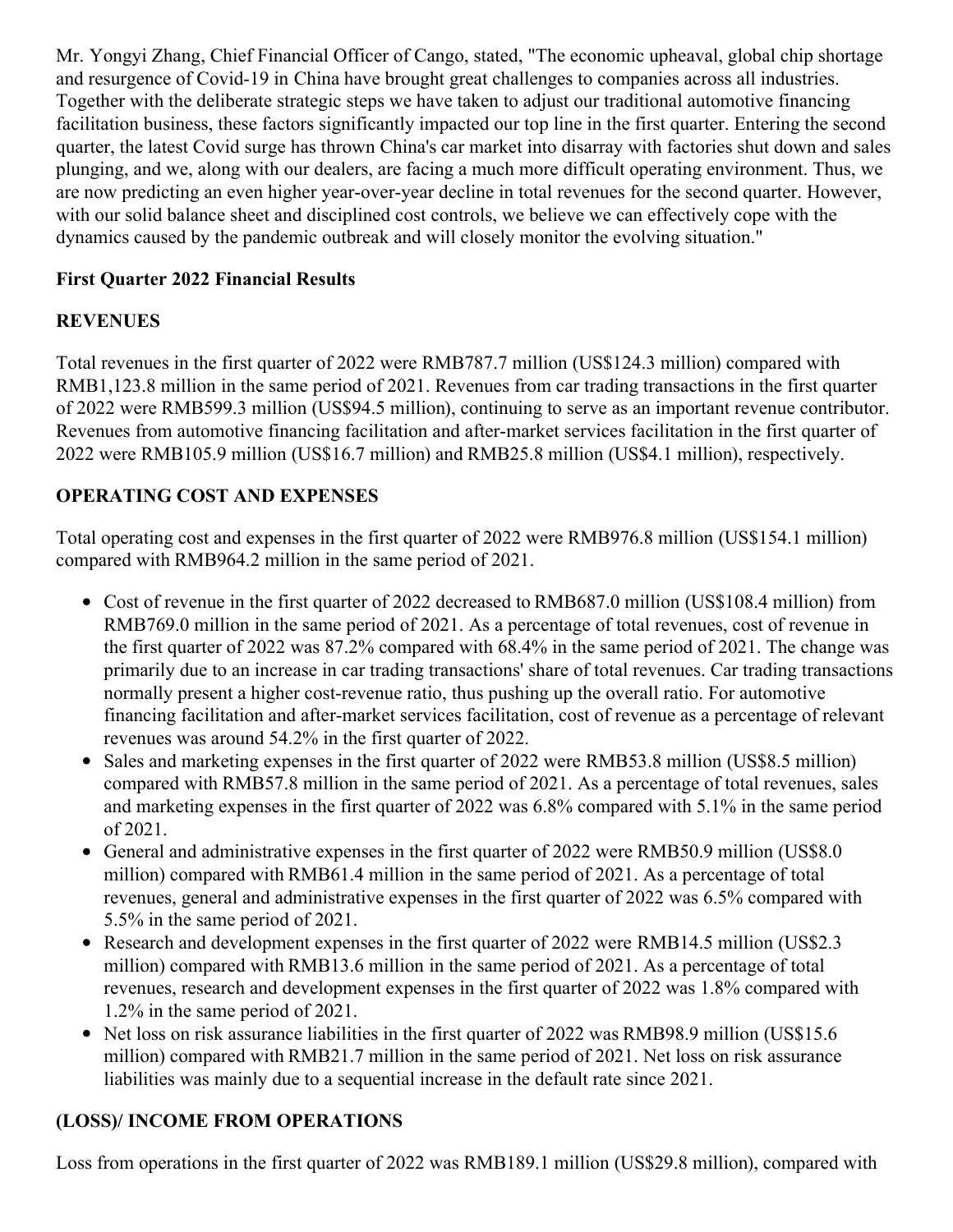an income of RMB159.5 million in the same period of 2021.

# **NET LOSS**

Net loss in the first quarter of 2022 was RMB136.2 million (US\$21.5 million). Non-GAAP adjusted net loss in the first quarter of 2022 was RMB113.3 million (US\$17.9 million). Non-GAAP adjusted net loss excludes the impact of share-based compensation expenses. For further information, see "Use of Non-GAAP Financial Measure."

#### **NET LOSS PER ADS**

Basic and diluted net loss per American Depositary Share (ADS) in the first quarter of 2022 were both RMB0.98 (US\$0.15). Non-GAAP adjusted basic and diluted net loss per ADS in the first quarter of 2022 were both RMB0.81 (US\$0.13). Each ADS represents two Class A ordinary shares of the Company.

#### **BALANCE SHEET**

As of March 31, 2022, the Company had cash and cash equivalents of RMB2,137.0 million (US\$337.1 million), compared with RMB1,434.8 million as of December 31, 2021.

As of March 31, 2022, the Company had short-term investments of RMB1,874.1 million (US\$295.6 million), compared with RMB2,598.9 million as of December 31, 2021.

#### **Business Outlook**

For the second quarter of 2022, the Company expects total revenues to be between RMB250 million and RMB300 million. This forecast reflects the Company's current and preliminary views on the market and operational conditions, which are subject to change.

#### **Share Repurchase Program**

Pursuant to the share repurchase program announced on August 19, 2021, the Company had repurchased 7,324,169 ADSs with cash in the aggregate amount of approximately US\$26.3 million up to May 31, 2022.

#### **Conference Call Information**

The Company's management will hold a conference call on Thursday, June 9, 2022, at 9:00 P.M. Eastern Time or Friday, June 10, 2022, at 9:00 A.M. Beijing Time to discuss the financial results. Listeners may access the call by dialing the following numbers:

| International:              | $+1 - 412 - 902 - 4272$ |
|-----------------------------|-------------------------|
| United States Toll Free:    | $+1 - 888 - 346 - 8982$ |
| Mainland China Toll Free:   | 4001-201-203            |
| Hong Kong, China Toll Free: | 800-905-945             |
| Conference ID:              | Cango Inc.              |

The replay will be accessible through June 16, 2022, by dialing the following numbers:

| International:           | $+1-412-317-0088$       |
|--------------------------|-------------------------|
| United States Toll Free: | $+1 - 877 - 344 - 7529$ |
| Access Code:             | 2670958                 |

A live and archived webcast of the conference call will also be available at the Company's investor relations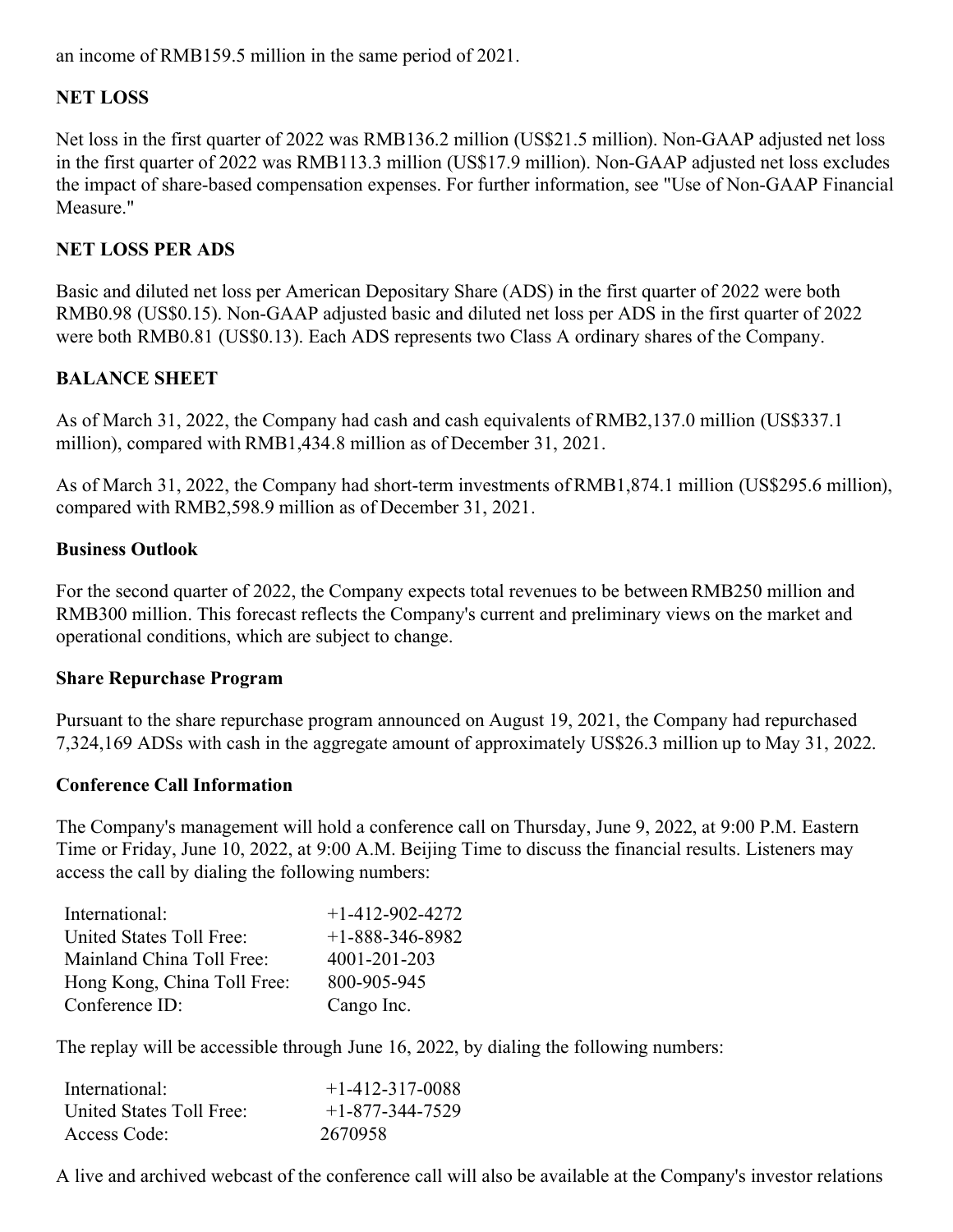website at <http://ir.cangoonline.com/>.

# **About Cango Inc.**

Cango Inc. (NYSE: CANG) is a leading automotive transaction service platform in China connecting car buyers, dealers, financial institutions, and other industry participants. Founded in 2010 by a group of pioneers in China's automotive finance industry, the Company is headquartered in Shanghai and has a nationwide network. Leveraging its competitive advantages in technological innovation and big data, Cango has established an automotive supply chain ecosystem, and developed a matrix of products centering on customer needs for auto transaction, auto financing and after-market services. By working with platform participants, Cango endeavors to makes car purchase simple and enjoyable, and make itself customers' car purchase service platform of choice. For more information, please visit: [www.cangoonline.com](http://www.cangoonline.com/).

#### **Definition of Overdue Ratios**

The Company defines "M1+ overdue ratio" as (i) exposure at risk relating to financing transactions for which any installment payment is 30 to 179 calendar days past due as of a specified date, divided by (ii) exposure at risk relating to all financing transactions which remain outstanding as of such date, excluding amounts of outstanding principal that are 180 calendar days or more past due.

The Company defines "M3+ overdue ratio" as (i) exposure at risk relating to financing transactions for which any installment payment is 90 to 179 calendar days past due as of a specified date, divided by (ii) exposure at risk relating to all financing transactions which remain outstanding as of such date, excluding amounts of outstanding principal that are 180 calendar days or more past due.

#### **Use of Non-GAAP Financial Measure**

In evaluating the business, the Company considers and uses Non-GAAP adjusted net income (loss), a non-GAAP measure, as a supplemental measure to review and assess its operating performance. The presentation of the non-GAAP financial measure is not intended to be considered in isolation or as a substitute for the financial information prepared and presented in accordance with U.S. GAAP. The Company defines Non-GAAP adjusted net income (loss) as net income (loss) excluding share-based compensation expenses. The Company presents the non-GAAP financial measure because it is used by the management to evaluate the operating performance and formulate business plans. Non-GAAP adjusted net income (loss) enables the management to assess the Company's operating results without considering the impact of share-based compensation expenses, which are non-cash charges. The Company also believes that the use of the non-GAAP measure facilitates investors' assessment of its operating performance.

Non-GAAP adjusted net income (loss) is not defined under U.S. GAAP and is not presented in accordance with U.S. GAAP. This non-GAAP financial measure has limitations as analytical tools. One of the key limitations of using Non-GAAP adjusted net income (loss) is that it does not reflect all items of expense that affect the Company's operations. Share-based compensation expenses have been and may continue to be incurred in the business and are not reflected in the presentation of Non-GAAP adjusted net income (loss). Further, the non-GAAP measure may differ from the non-GAAP information used by other companies, including peer companies, and therefore their comparability may be limited.

The Company compensates for these limitations by reconciling the non-GAAP financial measure to the nearest U.S. GAAP performance measure, all of which should be considered when evaluating the Company's performance. The Company encourages you to review its financial information in its entirety and not rely on a single financial measure.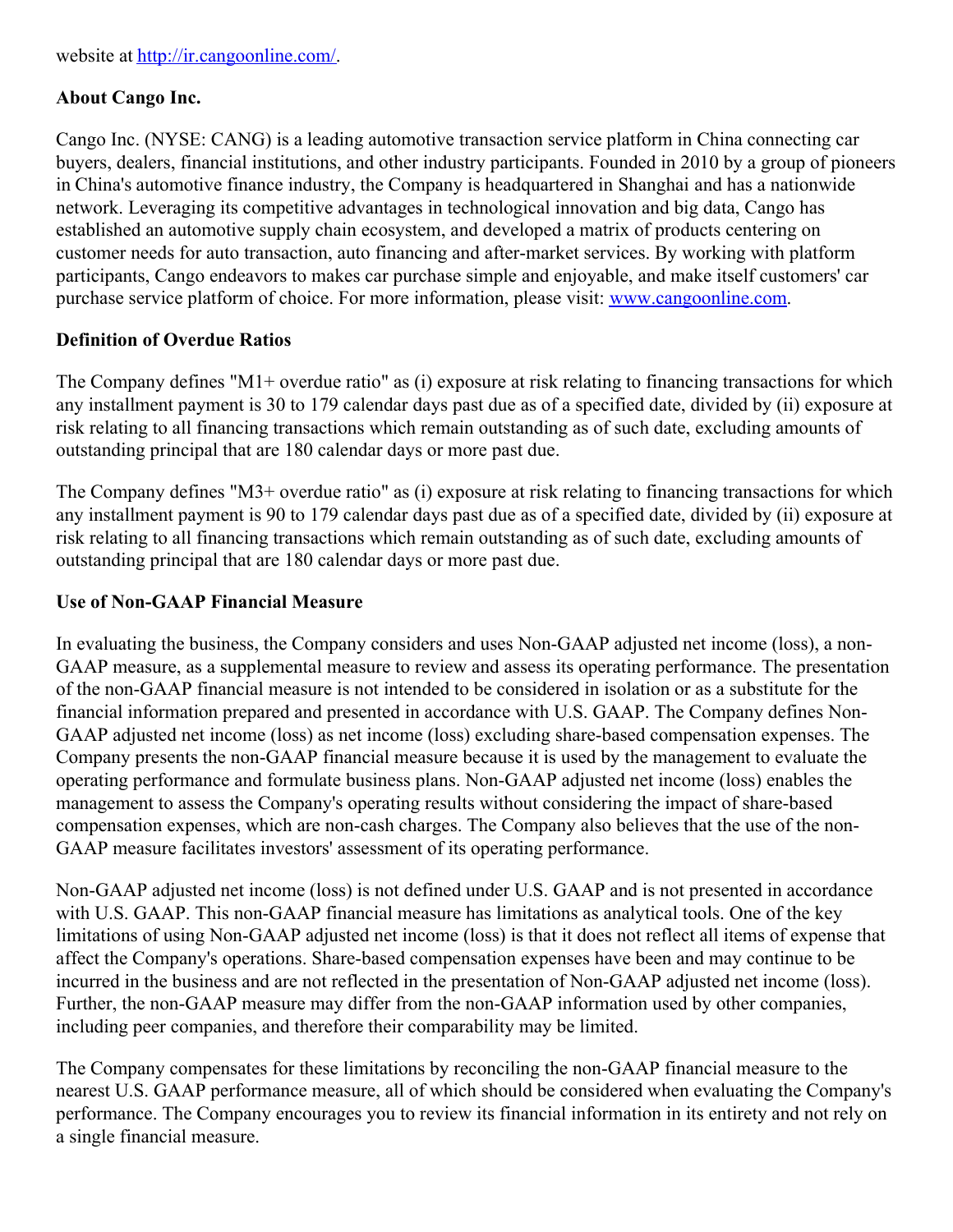Reconciliations of Cango's non-GAAP financial measure to the most comparable U.S. GAAP measure are included at the end of this press release.

# **Exchange Rate Information**

This announcement contains translations of certain RMB amounts into U.S. dollars ("US\$") at specified rates solely for the convenience of the reader. Unless otherwise stated, all translations from RMB to US\$ were made at the rate of RMB6.3393 to US\$1.00, the noon buying rate in effect on March 31, 2022, in the H.10 statistical release of the Federal Reserve Board. The Company makes no representation that the RMB or US\$ amounts referred could be converted into US\$ or RMB, as the case may be, at any particular rate or at all.

### **Safe Harbor Statement**

This announcement contains forward-looking statements. These statements are made under the "safe harbor" provisions of the United States Private Securities Litigation Reform Act of 1995. These forward-looking statements can be identified by terminology such as "will," "expects," "anticipates," "future," "intends," "plans," "believes," "estimates" and similar statements. Among other things, the "Business Outlook" section and quotations from management in this announcement, contain forward-looking statements. Cango may also make written or oral forward-looking statements in its periodic reports to the SEC, in its annual report to shareholders, in press releases and other written materials and in oral statements made by its officers, directors or employees to third parties. Statements that are not historical facts, including statements about Cango's beliefs and expectations, are forward-looking statements. Forward-looking statements involve inherent risks and uncertainties. A number of factors could cause actual results to differ materially from those contained in any forward-looking statement, including but not limited to the following: Cango's goal and strategies; Cango's expansion plans; Cango's future business development, financial condition and results of operations; Cango's expectations regarding demand for, and market acceptance of, its solutions and services; Cango's expectations regarding keeping and strengthening its relationships with dealers, financial institutions, car buyers and other platform participants; general economic and business conditions; and assumptions underlying or related to any of the foregoing. Further information regarding these and other risks is included in Cango's filings with the SEC. All information provided in this press release and in the attachments is as of the date of this press release, and Cango does not undertake any obligation to update any forward-looking statement, except as required under applicable law.

# **Investor Relations Contact**

Yihe Liu Cango Inc. Tel: +86 21 3183 5088 ext.5581 Email:  $ir(\omega)$ cangoonline.com Twitter: [https://twitter.com/Cango\\_Group](https://twitter.com/Cango_Group)

Emilie Wu The Piacente Group, Inc. Tel: +86 21 6039 8363 Email: [ir@cangoonline.com](mailto:ir@cangoonline.com)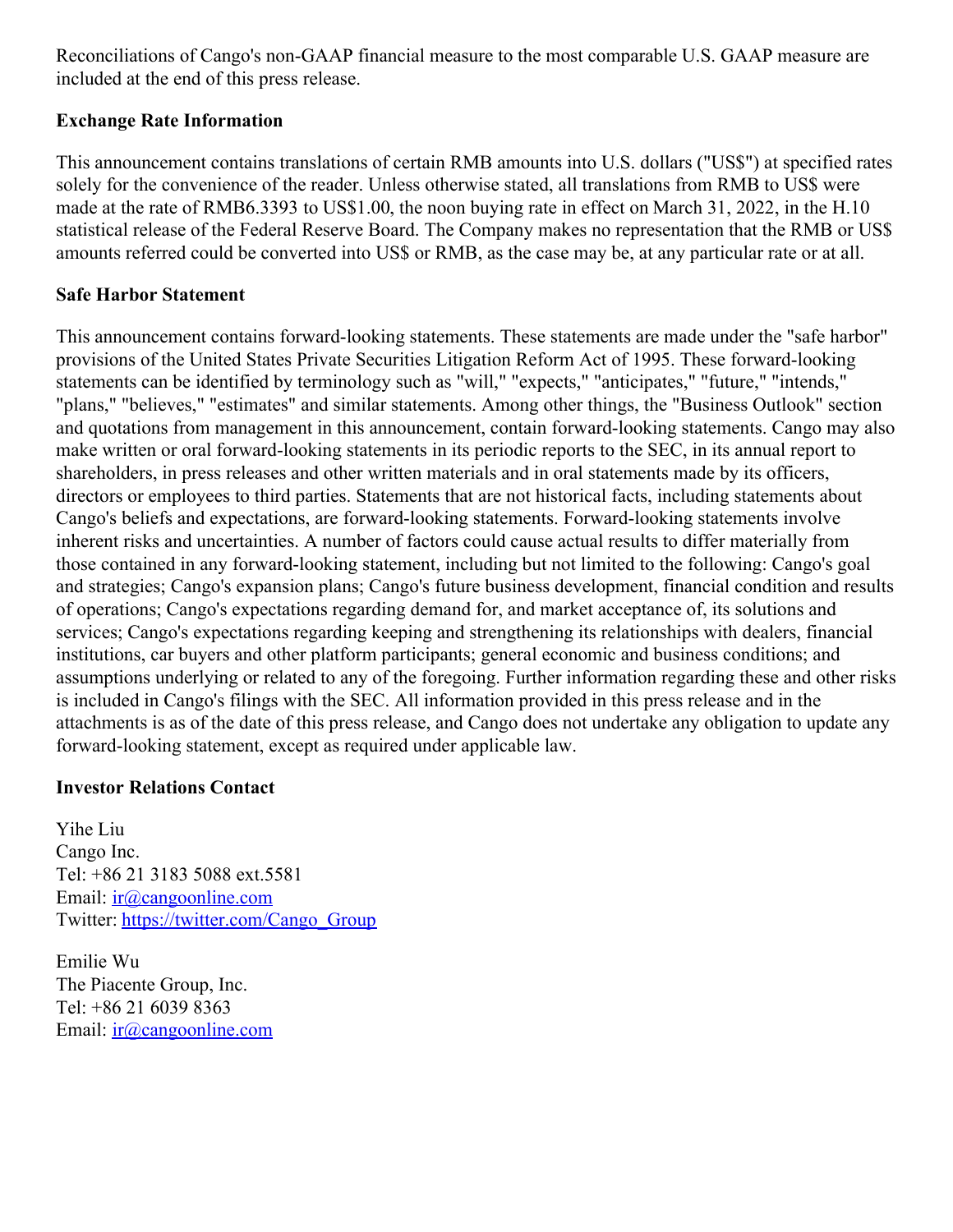#### **CANGO INC.**

# **UNAUDITED INTERIM CONDENSED CONSOLIDATED BALANCE SHEET**

**(Amounts in Renminbi ("RMB") and US dollar ("US\$"), except for number of shares and per share**

**data**

|                                                | <b>As of December</b> | As of March 31, |                             |  |
|------------------------------------------------|-----------------------|-----------------|-----------------------------|--|
|                                                | 31,<br>2021           | 2022            |                             |  |
|                                                | <b>RMB</b>            | <b>RMB</b>      | US\$                        |  |
| <b>ASSETS:</b>                                 |                       |                 |                             |  |
| <b>Current assets:</b>                         |                       |                 |                             |  |
| Cash and cash equivalents                      | 1,434,806,922         | 2,136,995,727   | 337, 102, 792               |  |
| Restricted cash - current                      | 61,293,114            | 16,762,559      | 2,644,229                   |  |
| Short-term investments                         | 2,598,935,704         | 1,874,096,379   | 295,631,439                 |  |
| Accounts receivable, net                       | 223,544,396           | 207,684,715     | 32,761,459                  |  |
| Finance lease receivables - current, net       | 1,414,164,625         | 1,277,406,406   | 201,505,909                 |  |
| Financing receivables, net                     | 62,296,261            | 63,604,762      | 10,033,405                  |  |
| Short-term contract asset                      | 829,940,692           | 757, 731, 542   | 119,529,213                 |  |
| Prepaid expenses and other current assets      | 982,948,637           | 607,520,476     | 95,834,000                  |  |
| <b>Total current assets</b>                    | 7,607,930,351         |                 | 6,941,802,566 1,095,042,446 |  |
| <b>Non-current assets:</b>                     |                       |                 |                             |  |
| Restricted cash - non-current                  | 1,114,180,729         | 1,054,258,304   | 166, 305, 161               |  |
| Goodwill                                       | 148,657,971           | 148,657,971     | 23,450,219                  |  |
| Property and equipment, net                    | 19,545,933            | 18,922,332      | 2,984,925                   |  |
| Intangible assets                              | 45,931,544            | 45,862,156      | 7,234,577                   |  |
| Long-term contract asset                       | 495,456,805           | 377,472,013     | 59,544,747                  |  |
| Deferred tax assets                            | 474,570,361           | 512,183,407     | 80,794,947                  |  |
| Finance lease receivables - non-current, net   | 1,029,262,174         | 813,718,806     | 128,360,987                 |  |
| Other non-current assets                       | 11,568,164            | 10,726,288      | 1,692,030                   |  |
| <b>Total non-current assets</b>                | 3,339,173,681         | 2,981,801,277   | 470, 367, 593               |  |
| <b>TOTAL ASSETS</b>                            | 10,947,104,032        |                 | 9,923,603,843 1,565,410,039 |  |
| <b>LIABILITIES AND SHAREHOLDERS'</b>           |                       |                 |                             |  |
| <b>EQUITY</b>                                  |                       |                 |                             |  |
| <b>Current liabilities:</b>                    |                       |                 |                             |  |
| Short-term debts                               | 579,776,131           | 192,925,159     | 30,433,196                  |  |
| Long-term debts-current                        | 938,014,362           | 941, 471, 959   | 148,513,552                 |  |
| Accrued expenses and other current liabilities | 719,035,377           | 294,604,555     | 46,472,730                  |  |
| Risk assurance liabilities                     | 699,022,914           | 697, 977, 218   | 110,103,200                 |  |
| Income tax payable                             | 481,854,105           | 488, 485, 526   | 77,056,698                  |  |
| <b>Total current liabilities</b>               | 3,417,702,889         | 2,615,464,417   | 412,579,376                 |  |
| <b>Non-current liabilities:</b>                |                       |                 |                             |  |
| Long-term debts                                | 486, 371, 672         | 454,389,193     | 71,678,134                  |  |
| Deferred tax liability                         | 51,471,040            | 10,724,133      | 1,691,690                   |  |
| Other non-current liabilities                  | 991,610               | 875,365         | 138,085                     |  |
| <b>Total non-current liabilities</b>           | 538,834,322           | 465,988,691     | 73,507,909                  |  |
| <b>Total liabilities</b>                       | 3,956,537,211         | 3,081,453,108   | 486,087,285                 |  |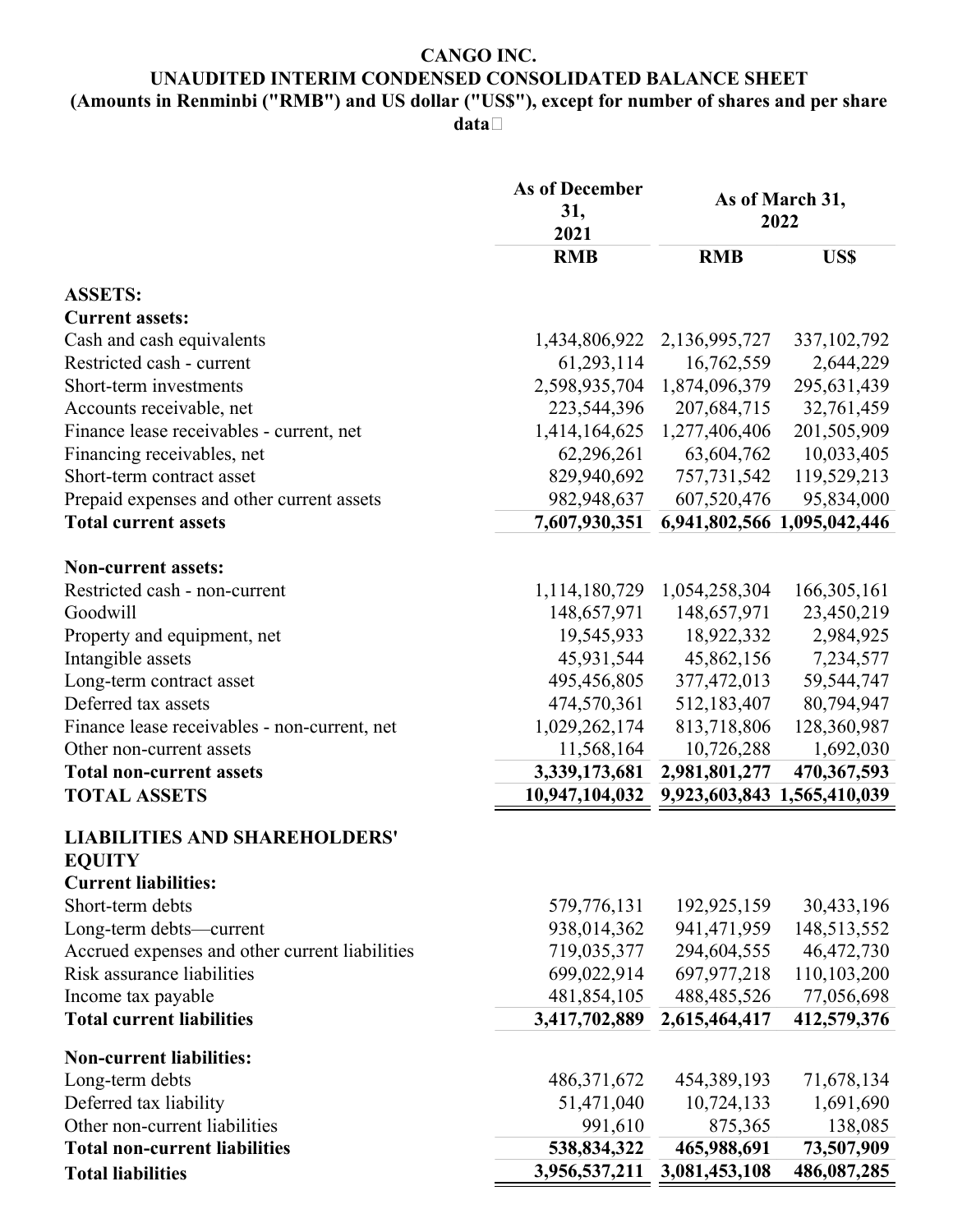| <b>Shareholders' equity</b>                |                                            |                             |                             |
|--------------------------------------------|--------------------------------------------|-----------------------------|-----------------------------|
| Ordinary shares                            | 204,260                                    | 204,260                     | 32,221                      |
| Treasury shares                            | (485, 263, 213)                            | (503, 654, 441)             | (79, 449, 536)              |
| Additional paid-in capital                 | 4,671,769,821                              | 4,694,193,668               | 740,490,854                 |
| Accumulated other comprehensive income     | (187,517,110)                              | (203, 803, 965)             | (32, 149, 285)              |
| Retained earnings                          | 2,991,373,063                              | 2,855,211,213               | 450,398,500                 |
| <b>Total Cango Inc.'s equity</b>           | 6,990,566,821                              |                             | 6,842,150,735 1,079,322,754 |
| Non-controlling interests                  |                                            |                             |                             |
| Total shareholders' equity                 | 6,990,566,821                              | 6,842,150,735 1,079,322,754 |                             |
| <b>TOTAL LIABILITIES AND SHAREHOLDERS'</b> |                                            |                             |                             |
| <b>EQUITY</b>                              | 10,947,104,032 9,923,603,843 1,565,410,039 |                             |                             |
|                                            |                                            |                             |                             |

#### **CANGO INC. UNAUDITED INTERIM CONDENSED CONSOLIDATED STATEMENTS OF COMPREHENSIVE INCOME**

# **(Amounts in Renminbi ("RMB") and US dollar ("US\$"), except for number of shares and per share data)**

|                                                   | <b>Three months ended March 31</b> |                                |                             |
|---------------------------------------------------|------------------------------------|--------------------------------|-----------------------------|
|                                                   | 2021                               | 2022                           |                             |
|                                                   | <b>RMB</b>                         | <b>RMB</b>                     | US\$                        |
| <b>Revenues</b>                                   | 1,123,786,711                      |                                | 787,693,871 124,255,655     |
| Loan facilitation income and other related income | 411,690,816                        | 105,898,643                    | 16,705,100                  |
| Leasing income                                    | 73, 127, 676                       | 50,122,051                     | 7,906,559                   |
| After-market services income                      | 62,529,491                         | 25,778,706                     | 4,066,491                   |
| Automobile trading income                         | 571,564,881                        | 599,301,326                    | 94,537,461                  |
| Others                                            | 4,873,847                          | 6,593,145                      | 1,040,044                   |
| Operating cost and expenses:                      |                                    |                                |                             |
| Cost of revenue                                   | 769,047,549                        |                                | 686, 981, 142 108, 368, 612 |
| Sales and marketing                               | 57,843,559                         | 53,845,201                     | 8,493,872                   |
| General and administrative                        | 61,390,617                         | 50,883,876                     | 8,026,734                   |
| Research and development                          | 13,594,247                         | 14,485,622                     | 2,285,051                   |
| Net loss on risk assurance liabilities            | 21,738,931                         | 98,920,883                     | 15,604,386                  |
| Provision for credit losses                       | 40,631,952                         | 71,655,995                     | 11,303,455                  |
| <b>Total operation cost and expense</b>           | 964,246,855                        |                                | 976,772,719 154,082,110     |
| (Loss)/income from operations                     | 159,539,856                        | $(189,078,848)$ $(29,826,455)$ |                             |
| Interest Income, net                              | 6,559,451                          | 5,347,168                      | 843,495                     |
| Net loss on equity securities                     | (435, 244, 117)                    | (19,244,695)                   | (3,035,776)                 |
| Interest expense                                  | (578,968)                          | (4,340,232)                    | (684, 655)                  |
| Foreign exchange gain/(loss), net                 | 203,394                            | (389,087)                      | (61, 377)                   |
| Other income, net                                 | 3,607,576                          | 34,489,377                     | 5,440,566                   |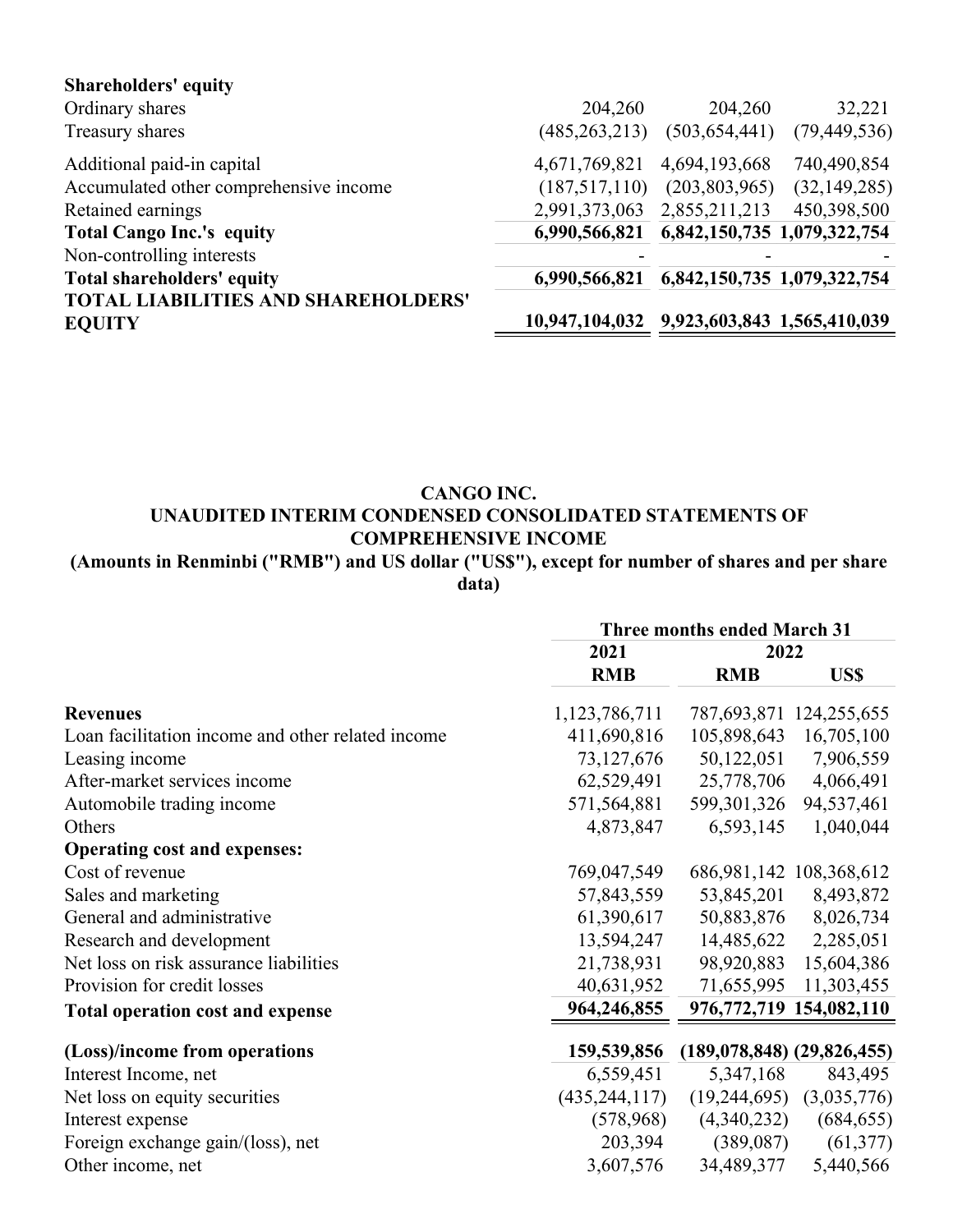| Other expenses<br>Net loss before income taxes                          |               | (173,347,862)                                  | (27,344,953) |
|-------------------------------------------------------------------------|---------------|------------------------------------------------|--------------|
| Income tax expenses                                                     | (1,672,722)   | 37,186,012                                     | 5,865,949    |
| <b>Net loss</b>                                                         |               | $(273,871,535)$ $(136,161,850)$ $(21,479,004)$ |              |
| Less: Net income attributable to non-controlling interests              |               |                                                |              |
| Net loss attributable to Cango Inc.'s shareholders                      | (273,871,535) | $(136, 161, 850)$ $(21, 479, 004)$             |              |
| Earnings per ADS attributable to ordinary shareholders:                 |               |                                                |              |
| <b>Basic</b>                                                            | (1.84)        | (0.98)                                         | (0.15)       |
| Diluted                                                                 | (1.84)        | (0.98)                                         | (0.15)       |
| Weighted average ADS used to compute earnings per                       |               |                                                |              |
| <b>ADS</b>                                                              |               |                                                |              |
| attributable to ordinary shareholders:                                  |               |                                                |              |
| <b>Basic</b>                                                            | 149,219,445   | 139,230,361 139,230,361                        |              |
| Diluted                                                                 | 149,219,445   | 139,230,361 139,230,361                        |              |
|                                                                         |               |                                                |              |
| Other comprehensive income, net of tax                                  |               |                                                |              |
| Foreign currency translation adjustment                                 | 10,282,265    | (16, 286, 855)                                 | (2,569,188)  |
| <b>Total comprehensive income</b>                                       |               | $(263,589,270)$ $(152,448,705)$ $(24,048,192)$ |              |
| Total comprehensive income attributable to Cango Inc.'s<br>shareholders |               | $(263,589,270)$ $(152,448,705)$ $(24,048,192)$ |              |

### **CANGO INC.**

# **RECONCILIATIONS OF GAAP AND NON-GAAP RESULTS**

# **(Amounts in Renminbi ("RMB") and US dollar ("US\$"), except for number of shares and per share data)**

|                                                                      | <b>Three months ended March 31</b> |                           |                     |
|----------------------------------------------------------------------|------------------------------------|---------------------------|---------------------|
|                                                                      | 2021                               | 2022                      |                     |
|                                                                      | (Unaudited)<br><b>RMB</b>          | (Unaudited)<br><b>RMB</b> | (Unaudited)<br>US\$ |
| <b>Net loss</b>                                                      | (273,871,535)                      | (136, 161, 850)           | (21, 479, 004)      |
| <b>Add: Share-based compensation expenses</b>                        | 19,911,165                         | 22,854,290                | 3,605,176           |
| <b>Cost of revenue</b>                                               | 670,674                            | 895,440                   | 141,252             |
| Sales and marketing                                                  | 3,516,889                          | 4,519,816                 | 712,983             |
| <b>General and administrative</b>                                    | 14,691,823                         | 16,339,012                | 2,577,417           |
| <b>Research and development</b>                                      | 1,031,779                          | 1,100,022                 | 173,524             |
| <b>Non-GAAP</b> adjusted net loss                                    | (253,960,370)                      | (113,307,560)             | (17, 873, 828)      |
| Less: Net income attributable to non-controlling<br><b>interests</b> |                                    |                           |                     |